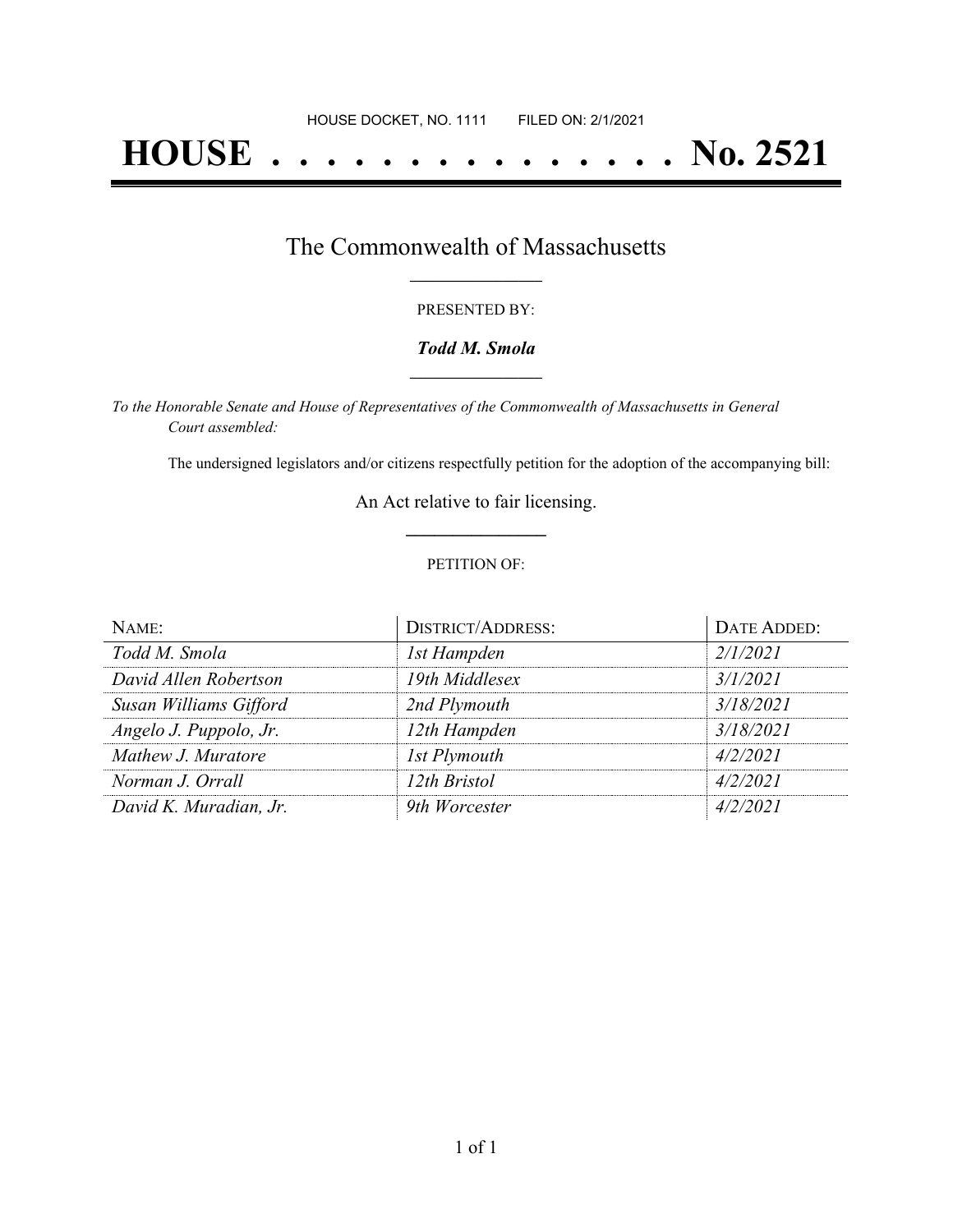#### HOUSE DOCKET, NO. 1111 FILED ON: 2/1/2021

## **HOUSE . . . . . . . . . . . . . . . No. 2521**

By Mr. Smola of Warren, a petition (accompanied by bill, House, No. 2521) of Todd M. Smola and others relative to the licensing of firearms. Public Safety and Homeland Security.

#### [SIMILAR MATTER FILED IN PREVIOUS SESSION SEE HOUSE, NO. *2131* OF 2019-2020.]

## The Commonwealth of Massachusetts

**In the One Hundred and Ninety-Second General Court (2021-2022) \_\_\_\_\_\_\_\_\_\_\_\_\_\_\_**

**\_\_\_\_\_\_\_\_\_\_\_\_\_\_\_**

An Act relative to fair licensing.

Be it enacted by the Senate and House of Representatives in General Court assembled, and by the authority *of the same, as follows:*

1 Section 131, Chapter 140 of the general laws is hereby amended by deleting (a) and

2 replacing it with the following:-

| 3  | (a) A Class A license shall entitle a holder thereof to purchase, rent, lease, borrow,        |
|----|-----------------------------------------------------------------------------------------------|
| 4  | possess and carry: (i) firearms, including large capacity firearms, and feeding devices and   |
| 5  | ammunition therefor, for all lawful purposes; and (ii) rifles and shotguns, including large   |
| 6  | capacity weapons, and feeding devices and ammunition therefor, for all lawful purposes.       |
| 7  | Section 131, Chapter 140 of the general laws is hereby amended by deleting the first          |
|    |                                                                                               |
| 8  | paragraph of (d) and replacing it with the following:-                                        |
| 9  | (d) Any person residing or having a place of business within the jurisdiction of the          |
| 10 | licensing authority or any law enforcement officer employed by the licensing authority or any |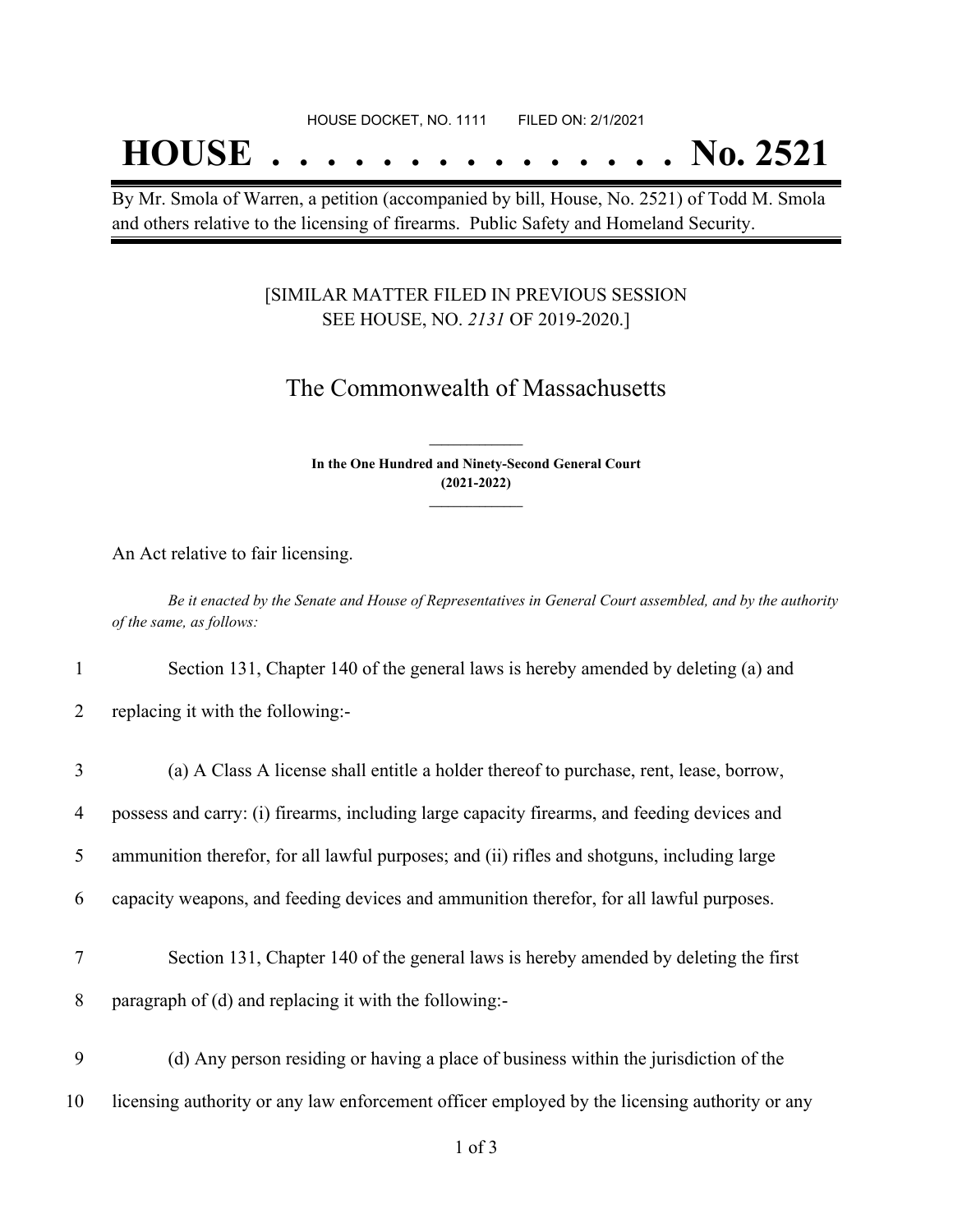| 11 | person residing in an area of exclusive federal jurisdiction located within a city or town may      |
|----|-----------------------------------------------------------------------------------------------------|
| 12 | submit to the licensing authority or the colonel of state police, an application for a license to   |
| 13 | carry firearms, or renewal of the same, which the licensing authority or the colonel shall issue if |
| 14 | the applicant is not a prohibited person as set forth in this section.                              |
| 15 | Section 47 of Chapter 284 of the Acts of 2014 is hereby further amended by deleting the             |
| 16 | section in its entirety and replacing it with the following:-                                       |
| 17 | SECTION 47. Said section 131 of said chapter 140, as so appearing, is hereby further                |
| 18 | amended by striking out paragraph (a), and inserting in place thereof the following paragraph:-     |
| 19 | (a) A license shall entitle a holder thereof of a license to purchase, rent, lease, borrow,         |
| 20 | possess and carry: (i) firearms, including large capacity firearms, and feeding devices and         |
| 21 | ammunition therefor, for all lawful purposes; and (ii) rifles and shotguns, including large         |
| 22 | capacity weapons, and feeding devices and ammunition therefor, for all lawful purposes.             |
| 23 | Section 48 of Chapter 284 of the Acts of 2014 is hereby further amended by deleting the             |
| 24 | first paragraph of the section in its entirety and replacing it with the following:-                |
| 25 | SECTION 48. Said section 131 of said chapter 140, as so appearing, is hereby further                |
| 26 | amended by striking out paragraph (d) and inserting in place thereof the following paragraph:-      |
| 27 | (d) Any person residing or having a place of business within the jurisdiction of the                |
| 28 | licensing authority or any law enforcement officer employed by the licensing authority or any       |
| 29 | person residing in an area of exclusive federal jurisdiction located within a city or town may      |
| 30 | submit to the licensing authority or the colonel of state police, an application for a license to   |

of 3